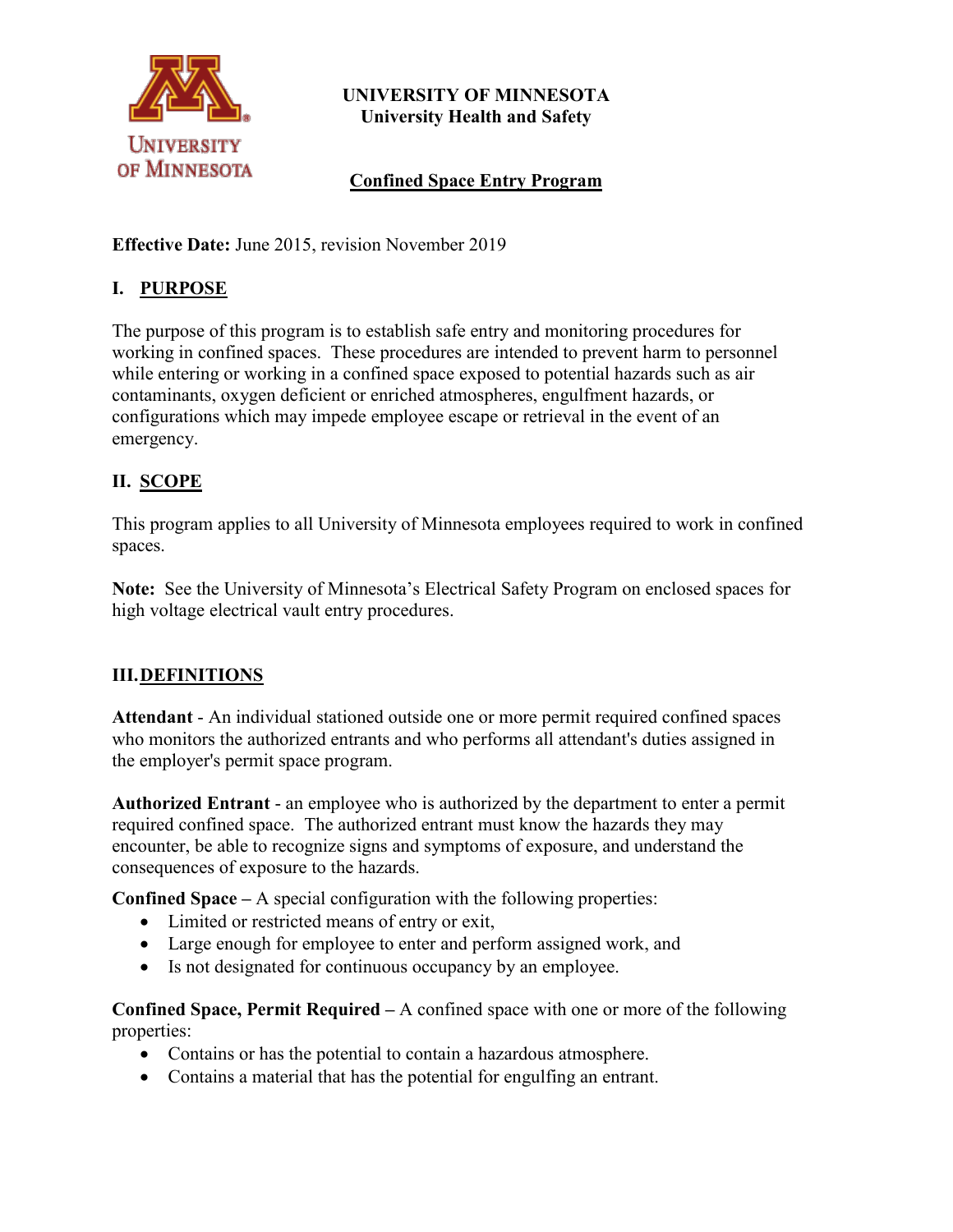- Has an internal configuration such that an entrant could be trapped or asphyxiated by inwardly converging walls or by a floor which slopes downward or tapers to a smaller cross section.
- Contains any other recognized serious safety or health hazard.

**Confined Space, Non-Permit Required –** A confined space that:

- *Does not* contain a physical hazard capable of causing death or serious physical harm to entrants.
- *Does not* contain or have the potential to contain a hazardous atmosphere capable of causing death or serious physical harm to entrants.

**Engulfment –** The surrounding and effective capture of a person by a liquid or finely divided (flowable) solid substance that can be aspirated to cause death by filling or plugging the respiratory system or that can exert enough force on the body to cause death by strangulation, constriction, or crushing.

**Entry –** Any part of the body entering through the plane of the confined space opening.

**Entry Supervisor** - a person, designated by the department, who is responsible for determining if acceptable entry conditions are present at a permit space where entry is planned, issuing confined space entry permits, and overseeing entry operations, and for terminating entry as required by this section.

**Hazardous Atmosphere –** An atmosphere presenting a threat of death, acute injury, illness or disablement due to the presence of flammable, explosive, toxic, oxygen deficiency or enrichment, or otherwise injurious substances as follows:

- Flammable gas or vapor concentrations greater than 10 percent of its lower explosive limit  $(>10\%$  LEL).
- Combustible particulate concentrations greater than 10 percent of the minimum explosive concentration of the particulate (>10% MEC).
- Atmospheric oxygen concentration either below 19.5 percent or above 23.5 percent
- Toxic, corrosive or asphyxiate substance concentrations above Permissible Exposure Levels and/or Threshold Limit Values (> PEL and/or TLV).
- Any substance that is present at concentrations greater than the value established as Immediately Dangerous to Life and Health (> IDLH).

**Oxygen Deficient or Enriched –** An atmosphere containing less than 19.5% oxygen by volume or greater than 23% oxygen by volume.

**Physical Hazards –** Confined space physical hazards include items such as heat exposures, electrical hazards, fall hazards, stored energy sources and excessive noise.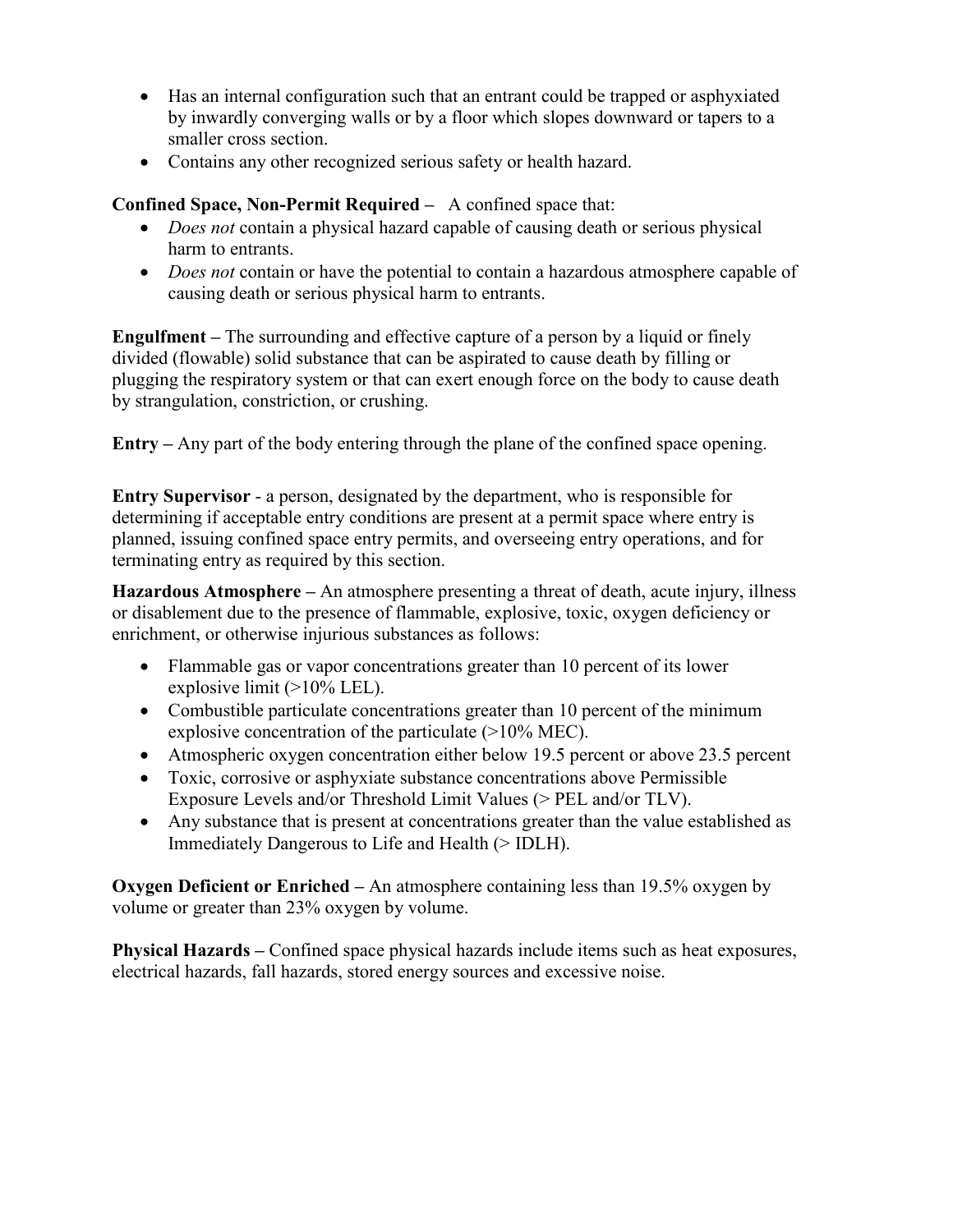#### **IV.RESPONSIBILITIES**

#### **Employee Responsibilities**

CSE Entrants: Entrants must receive authorization from the entry supervisor to enter permit-required confined spaces, use proper equipment, and observe entry procedures and permit requirements. Entrants must:

- Know the hazards that may be faced during entry.
- Perform necessary air monitoring.
- Obtain and properly use equipment required for safe entry.
- Maintain communication with the attendant.
- Alert the attendant if the entrant recognizes any warning signs or symptoms of exposure to a dangerous situation, or any prohibited condition is detected.
- Exit the confined space as quickly as possible when the order to evacuate has been given, or the entrant recognizes any warning signs or symptoms of exposure to a dangerous situation, or any prohibited condition is detected.
- Participate in initial and annual confined space training sessions.

CSE Attendants: At least one attendant remains outside the permit-required confined space for the duration of the entry operation. Attendants must:

- Know the hazards that may be faced during entry.
- Be aware of possible behavioral effects of hazard exposure on entrants.
- Continuously maintain an accurate count of entrants in the confined space.
- Remain outside the confined space during entry operation until relieved by another attendant.
- Maintain continuous communication with entrants, monitor entrant status.
- Order entrants to evacuate when necessary.
- Summon rescue and other emergency services as soon as the attendant determines the entrants need assistance to escape the confined space.
- Perform non-entry rescues when appropriate.
- Not allow unauthorized persons to enter the confined space.
- Only employees who are authorized and trained may enter a confined space or act as an attendant.
- Participate in initial and annual confined space training sessions.

CSE Entry Supervisors: Entry supervisors review and authorize entry permits, equipment, and other relevant activities. Entry supervisors must:

- Know the hazards that may be faced during entry.
- Verify that tests and procedures specified by the permit are conducted and equipment is in place before endorsing the permit and allowing entry to begin.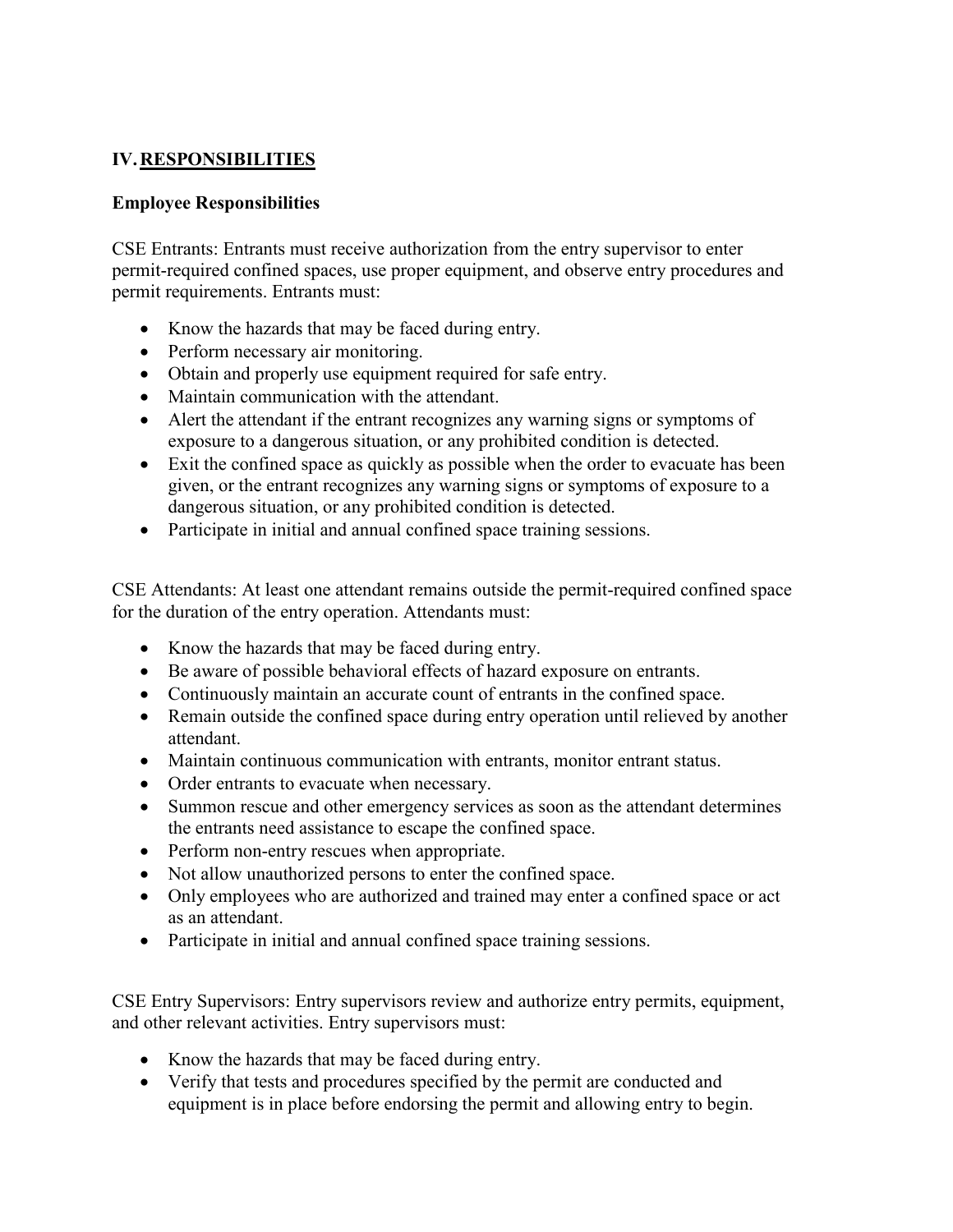- Terminate the entry and cancel the permit when the entry is complete or conditions warrant termination.
- Verify that rescue services and equipment are available and list emergency contact numbers on the entry permit.
- Prohibit unauthorized persons to enter or attempt to enter the confined space.
- Verify entry operations remain consistent with the permit terms and acceptable entry conditions are maintained.
- Ensure that attendants and entrants acquire the understanding, knowledge, and skills necessary for safe performance in confined spaces.
- Ensure employees maintain proficiency in the duties required for working in or around confined spaces.
- Ensure employees are trained to perform atmospheric monitoring in confined spaces on the proper use of the designated air monitoring equipment.
- Ensure that air monitoring equipment is calibrated according to manufacturer's specifications.
- Ensure employees are trained before initial confined space entry and annually thereafter.

#### **Supervisor Responsibilities**

- Ensure the Confined Space Entry Program procedures are implemented by all entrants and attendants of confined spaces under their supervision.
- Ensure all employees assigned to a confined space entry have been appropriately trained. All entry supervisors, entrants and attendant personnel must be trained prior to entry and annually thereafter and whenever necessary due to changes in assigned duties or changes to entry or emergency procedures.
- Ensure an appropriate number of employees have trained and assigned to be CSE Entrants, CSE Attendants, and CSE Entry Supervisors.
- Contact University Health and Safety for assistance with any portion of these duties.

# **Departmental Responsibilities**

- Ensure this Confined Space Entry Program is implemented by supervisors and employees where confined space entry occurs.
- Ensure the equipment necessary for safe confined space entry is readily available for employee use.

#### **Facilities Management Responsibilities**

- Establish and maintain an inventory of all assigned confined spaces on campus. The inventory should include: location, frequency of entry, and known or expected hazards of each space.
- Where practical, post confined spaces with identification labels.

# **University Health and Safety Responsibilities**

- Maintain the confined space entry written program.
- Inform affected departments of program requirements.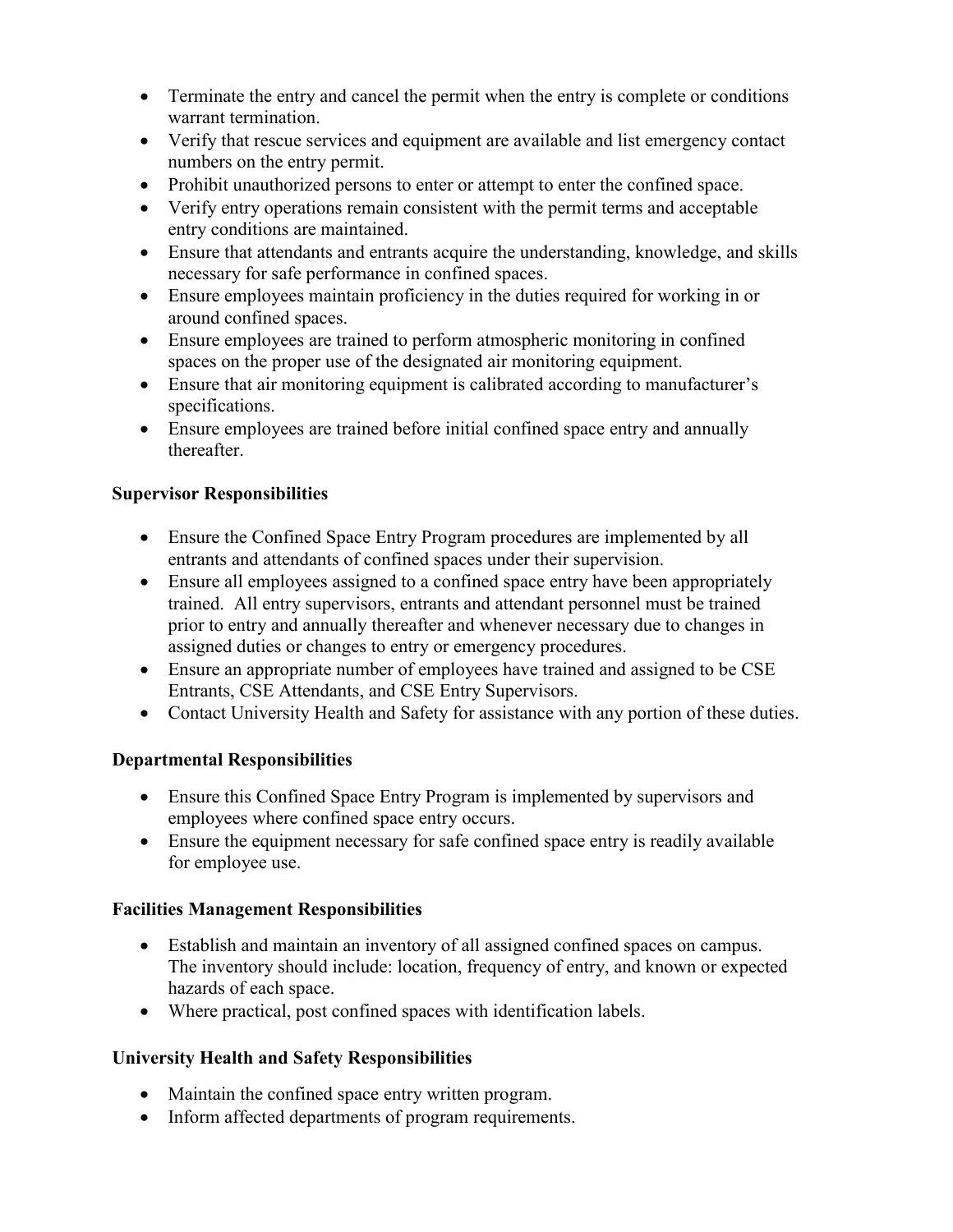- Develop and provide training resources.
- Provide technical assistance to work area performing confined space entry.
- Monitor implementation of the written program.

#### **V. PERMIT REQUIRED CONFINED SPACE ENTRY PROCEDURES**

Safe entry into a permit required confined space can only be accomplished when work procedures account for all potential hazards. All confined spaces must be atmospherically evaluated before entry and monitored continuously throughout the authorized entry. Work practices for safe confined space entry include the following:

#### **A. Pre-entry Hazard Assessment – (see appendix A – Confined Space Evaluation Form)**

Prior to entering a permit required confined space, the space must be thoroughly assessed by:

- Determine what, if any, hazards may be present including, but not limited to: entry/exit restrictions, chemical, mechanical, physical, entrapment, engulfment or hazards related to the task to be performed.
- Take necessary precautions to minimize the risks based on the known or suspected hazards. This includes atmospheric testing of the confined space, lockout/tagout of energy sources, cleaning out of residual materials, purging lines, providing adequate means of entry/exit, etc.
- Conduct a hazard assessment of the work task(s) to be completed in the confined space to ensure all hazards that may be created by the work activities are accounted for and corrective actions taken. For example: If the work task includes welding or cutting, additional ventilation may be required to remove the smoke and fumes.
- Communicate the work plan to all the confined space entry team members.
- Evaluate whether or not the confined space entry can be completed safely within the scope of this program. If not, re-evaluate and contact University Health and Safety representative for consultation.

#### **B. Preparing for Confined Space Entry – (see appendix B – Confined Space Equipment Checklist)**

Take all necessary precautions that will minimize or eliminate the risks based on the known or suspected hazards:

- Place guards or barriers to protect employees and the public from fall hazards and to prevent unauthorized entry into the confined space.
- Provide an adequate means of entry/exit from the confined space.
- Close valves and isolate energy sources in accordance with lockout/tagout procedures. When applicable, purging the contents of the confined space.
- Ventilate the space. When using positive pressure ventilation, locate the ventilator intake in an area with a clean air source.
- Perform atmospheric testing. When practical, remote probes are to be used for initial atmospheric testing of the confined space from outside of the space.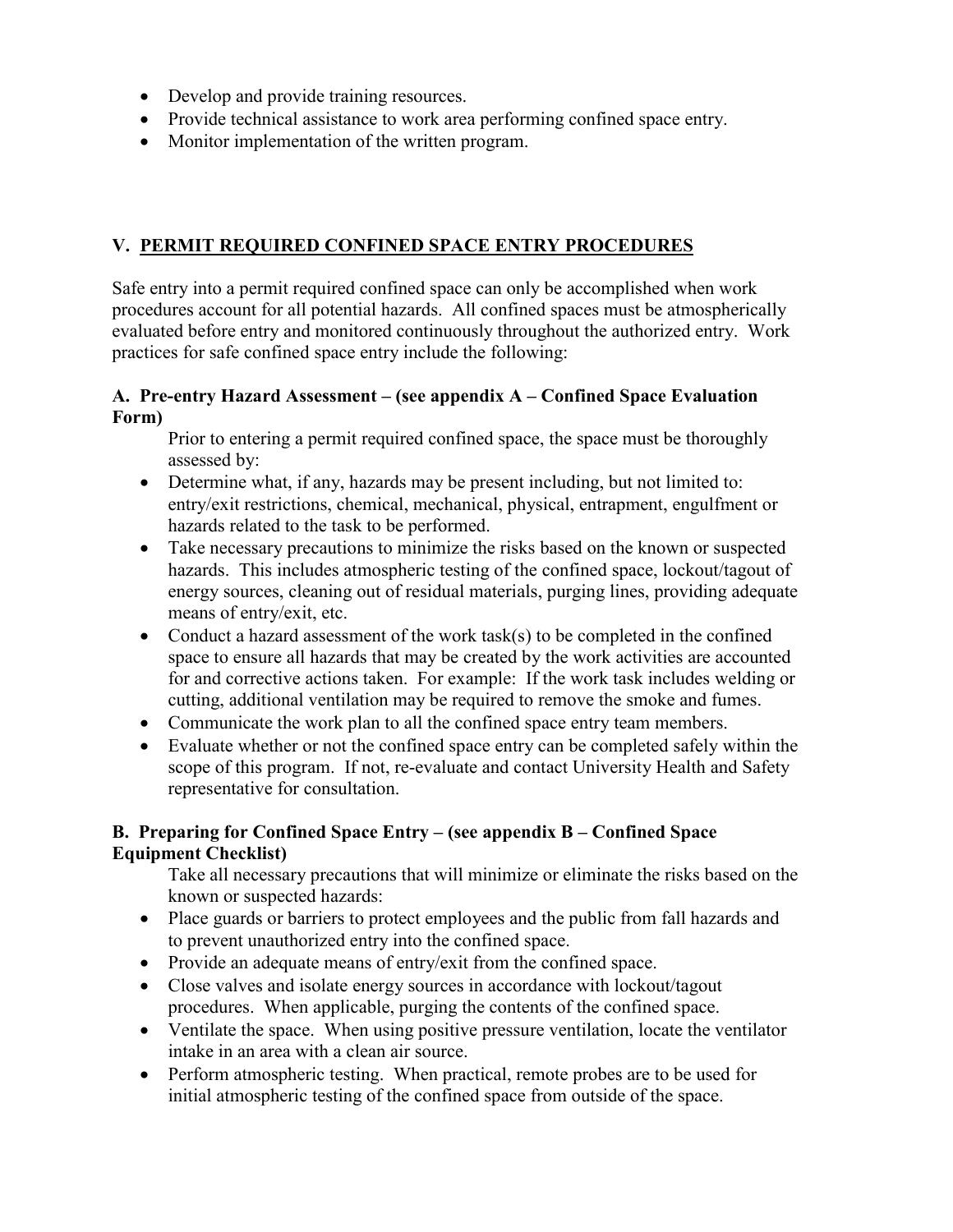Atmospheric testing includes: oxygen level, flammable gases, toxic atmospheres and any additional testing for any suspected toxins.

• Evaluate whether or not the confined space entry can be completed safely within the scope of this program. If a confined space entry cannot be completed safety within the scope of this program, contact your University Health and Safety representative for consultation.

#### **C. Complete the Confined Space Entry Permit – (see appendix C – CSE Permit)**

Before entering the confined space, the confined space entry permit must be completed. The entry permit verifies pre-entry procedures have been completed and the confined space is safe to enter. The permit must be completed by the entrant, and then signed and dated by the designated confined space entry supervisor immediately prior to entry. The entry permit must be posted at the entrance(s) to the confined space or otherwise be immediately available on-site at all times while the confined space is being occupied.

- The duration of the entry permit cannot exceed the time required to complete the work assignment or a maximum of one work shift.
- The entrant, or entry supervisor must terminate an entry and cancel the entry permit when:
	- 1. An assignment is complete,
	- 2. The shift is completed,
	- 3. Or when a new hazard or condition exists. Note: The new hazard or condition must be noted on the cancelled permit and used when issuing a new permit.
- Copies of the completed entry permit should be placed in a job file..

# **D. Safe Confined Space Entry –**

During entry and while working in a permit required confined space:

- Post the permit outside of the entrance to the space
- Maintain an attendant outside the permit required confined space by the entrance to:
	- 1. When practical, continuously ventilate the confined space.
	- 2. Continue atmospheric testing of the confined space.
	- 3. Maintain continuous communication with the entrant.
	- 4. Initiate evacuation and emergency procedures.
- When making a vertical confined space entry of greater than ten (10) feet, the following equipment must be utilized:
	- 1. Full body harness with attached lifeline.
	- 2. Hoist or other retrieval equipment.
- If a hazardous situation develops during the confined space entry, or if a serious potential risk for a hazardous confined space situation develops, or if the attendant instructs the entrants to exit the space, entrants must evacuate the confined space immediately.
- Remove the permit at the end of the entry.

# **VI.EMERGENCY PROCEDURES**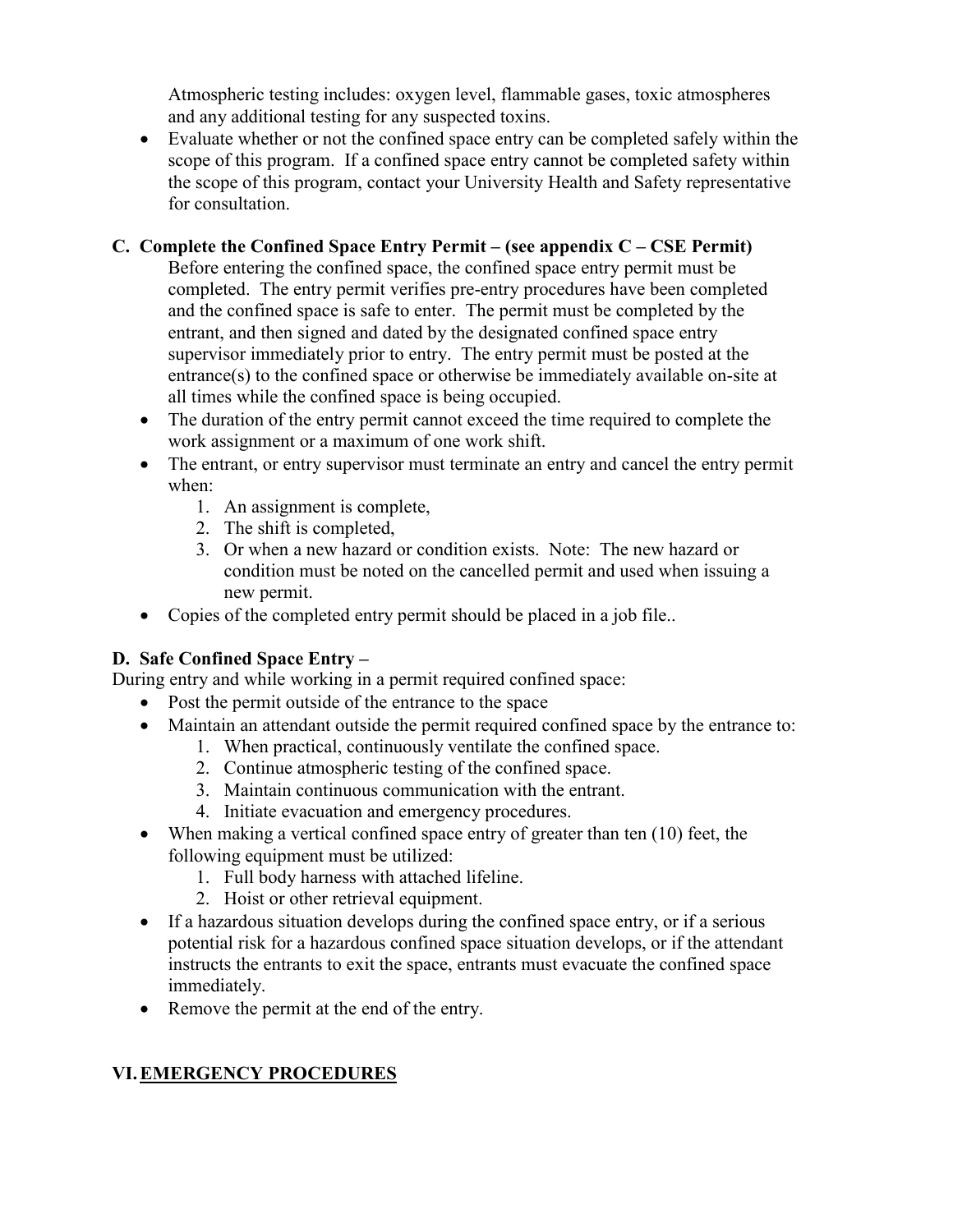In case of emergency, the attendant must carry out the following responsibilities to ensure that no one, including the attendant, is put at unnecessary risk while attempting a confined space rescue.

- **ALWAYS CALL FOR EMERGENCY ASSISTANCE (911) BEFORE ATTEMPTING TO RESCUE THE VICTIM(S) IN THE CONFINED SPACE.**  When contacting emergency assistance, explain the type of incident, location of the confined space and the hazards of the confined space.
- **DO NOT ENTER** the confined space until:
	- 1. Emergency Assistance has been called,
	- 2. Backup assistance is standing by to provide additional help,
	- 3. **AND** the confined space atmosphere has been tested and cleared for safe entry.
- **RESCUE/RETRIEVAL** Begin preparations/attempts to retrieve the victim(s) from **OUTSIDE** the confined space after calling for emergency assistance.
	- 1. If a victim is wearing a full body harness with a lifeline attached, use a mechanical device to pull the victim from the confined space.
- **PREVENT RE-ENTRY** Isolate the confined space to prevent re-entry until the situation has been stabilized and rendered safe.
- Surrender all rescue activities to the rescue team (local Fire Department) upon their arrival.
- Notify the Entry Supervisor of the situation.

# **VII. NON-PERMIT REQUIRED CONFINED SPACE ENTRY PROCEDURES**

If testing and inspection demonstrate that the hazards within the permit-required confined space have been eliminated, the permit-required confined space may be reclassified as a non-permit confined space for as long as the hazards remain eliminated.

Note: The control of atmospheric hazards through forced air ventilation does not constitute elimination of the hazards.

- If a confined space is classified as "non-permit required" the space may be entered without an attendant, continuous air monitoring, or documented rescue procedures.
- If hazards arise within a non-permit confined space, each entrant shall immediately exit the confined space, and the confined space will be reevaluated to determine whether it must be reclassified as a permit-required confined space.

# **VIII. APPENDICES**

- A Confined Space Evaluation Form
- B Equipment Checklist
- C Confined Space Entry Permit

#### **IX.REFERENCES**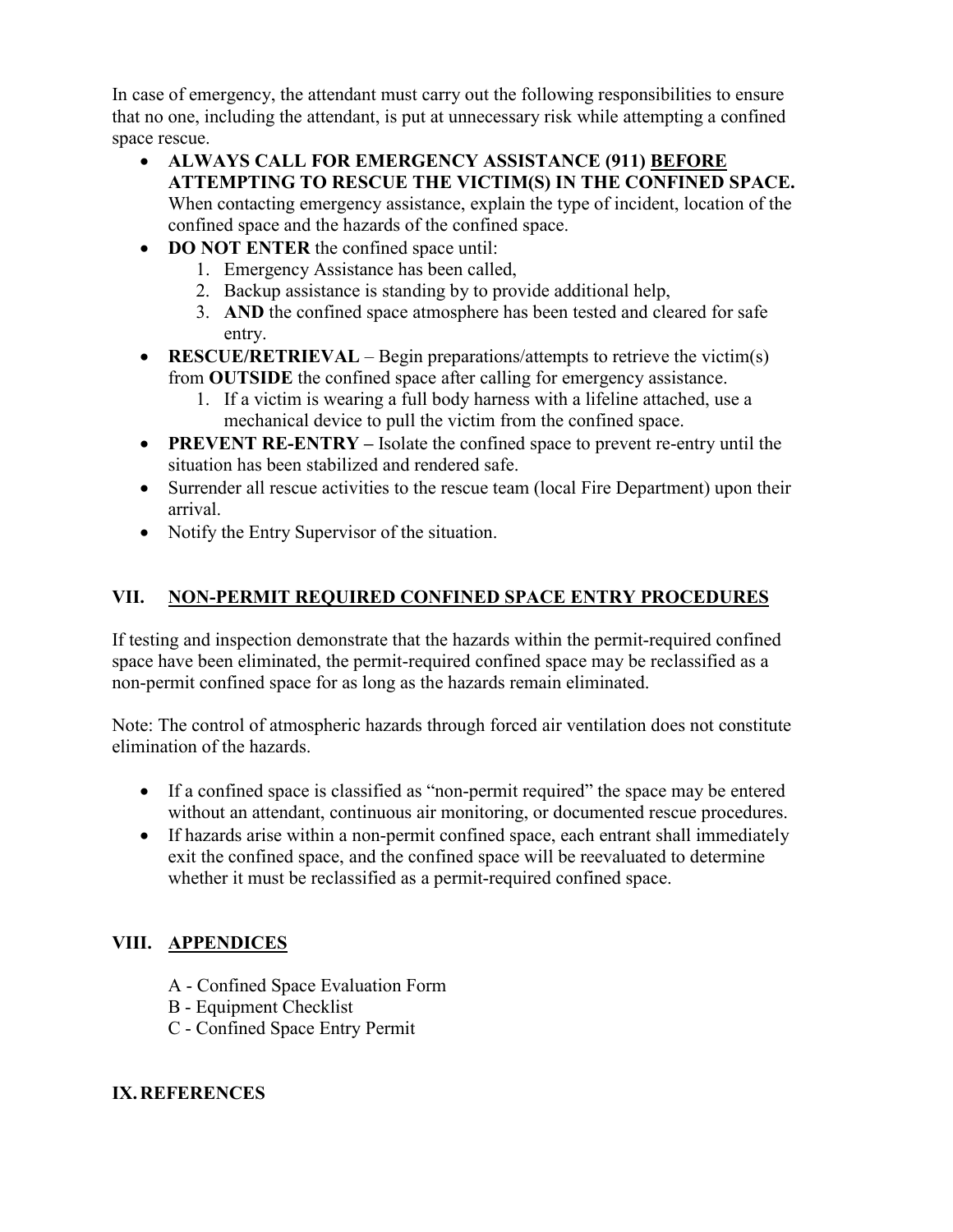CFR 1910.146 Confined Space Entry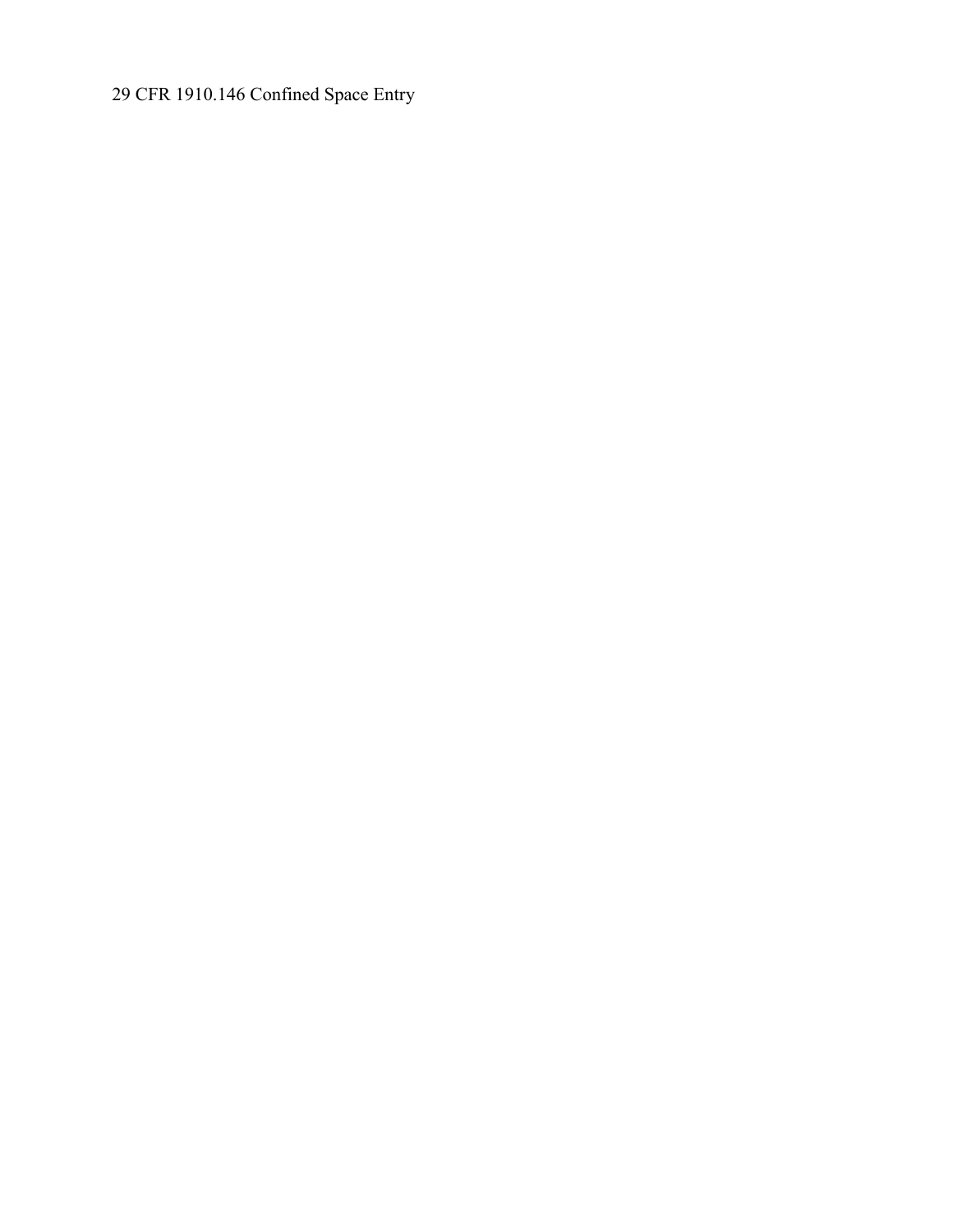# **Confined Space Evaluation Form**

Appendix A

#### **THE CONFINED SPACE MUST BE EVALUATED IN ITS TYPICAL CONDITION (Prior to controlling any hazards)**

| <b>Space Description:</b>                                                                                                                                                                                                                                                                                                                                                     |            |                |
|-------------------------------------------------------------------------------------------------------------------------------------------------------------------------------------------------------------------------------------------------------------------------------------------------------------------------------------------------------------------------------|------------|----------------|
| <b>Purpose of Entry:</b>                                                                                                                                                                                                                                                                                                                                                      |            |                |
| Does the space have the following characteristics $(\#1 - \#3)$ ?                                                                                                                                                                                                                                                                                                             |            |                |
| Is the space large enough and so configured that a person can enter and perform work?                                                                                                                                                                                                                                                                                         | Yes        | N <sub>0</sub> |
| Does the space have a limited or restricted means of entry or exit?<br>2.                                                                                                                                                                                                                                                                                                     | Yes        | N <sub>0</sub> |
| 3. Is the space NOT designed for continuous human occupancy?                                                                                                                                                                                                                                                                                                                  | <b>Yes</b> | N <sub>0</sub> |
| If any of questions 1-3 were answered "Yes", the space $IS$ a confined space.                                                                                                                                                                                                                                                                                                 |            |                |
| Continue with questions 4-8 to determine if the space is a permit required or non-permit                                                                                                                                                                                                                                                                                      |            |                |
| required space.                                                                                                                                                                                                                                                                                                                                                               |            |                |
| 4. Does the space contain, or have the potential to contain a hazardous atmosphere<br>(including but not limited to: oxygen deficiency, explosive, carbon monoxide,<br>hydrogen sulfide, chemical fumes/gases)?<br>Specify hazards:                                                                                                                                           | Yes        | N <sub>0</sub> |
| 5. Does the space contain an engulfment hazard (i.e. sand, grain, water)?<br>Specify hazards & possible controls:                                                                                                                                                                                                                                                             | Yes        | N <sub>0</sub> |
| 6. Does the space have inward converging walls that taper down to a smaller cross-section<br>and could lead to entrapment or asphyxiation?<br>Specify hazards & possible controls:                                                                                                                                                                                            | Yes        | No             |
| 7. Does the space contain any other recognized serious hazards (check those that apply):<br>$\Box$ Mechanical hazards<br>Exposed or potential electrical hazards or electrical equipment<br>Gas or chemical lines<br>$\Box$<br>$\Box$ Fall hazards<br>Temperature extremes/heat stress<br>Liquid, sludge or residue<br>Other(s)<br>Ш.<br>Specify hazards & possible controls: | Yes        | N <sub>0</sub> |
| Will hot works be conducted?<br>8.                                                                                                                                                                                                                                                                                                                                            | Yes        | N <sub>0</sub> |
| This confined space is a:<br><b>Permit Required Confined Space if:</b><br>$\Box$<br>$\circ$ Answered "Yes" to any question #4 - #7 and the hazards $\overline{CAN}$ NOT be controlled, Or<br>o Answered "Yes" to question #8<br><b>Non-Permit Required Confined Space if:</b>                                                                                                 |            |                |

- o Answered "**No**" to all questions **#4 - #8**, Or
- o Answered "**Yes**" to **#4 and** the hazards can be controlled through forced air ventilation
- o Answered "**Yes**" to **#5 - #7 and** the hazards can be eliminated without entry into the space

Name: <u>Name:</u> Department: <u>Name:</u> Department: 2007

Check box if **Special Considerations or Additional Information** is continued on Page 2.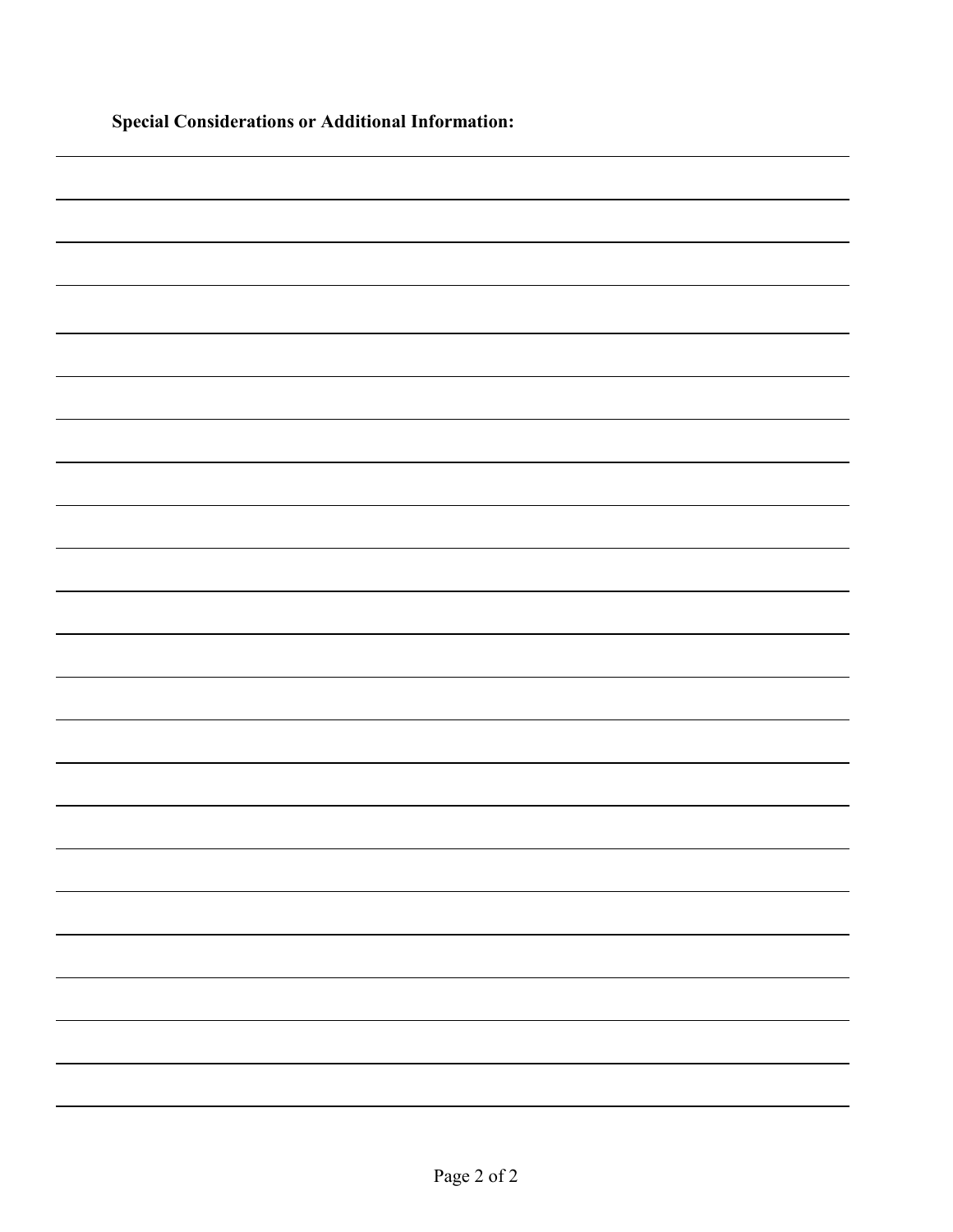

# Appendix B - Equipment Checklist



# Check N/A for items that do not apply

|                                                                                       | <b>YES</b> | N/A |
|---------------------------------------------------------------------------------------|------------|-----|
| <b>Entry Equipment</b>                                                                |            |     |
| Entry permit                                                                          |            |     |
| Calibrated direct reading multi-gas monitor to test oxygen, carbon monoxide,          |            |     |
| hydrogen sulfide, and Lower Explosive Limit (LEL)                                     |            |     |
| Detector tubes with hand pump for suspected toxins                                    |            |     |
| pH paper to test for corrosives                                                       |            |     |
| Lockout/Tagout equipment                                                              |            |     |
| Ventilation – electric blower with flexible ducts $&$ GFCI                            |            |     |
| Guards/barriers to protect confined space opening                                     |            |     |
| Ladder or other safe means of access and exit                                         |            |     |
|                                                                                       |            |     |
|                                                                                       |            |     |
|                                                                                       |            |     |
| Rescue, Retrieval, & Fall Protection Equipment                                        |            |     |
| Hoist / tripod / davit / winch for retrieval & fall protection                        |            |     |
| Full body harness                                                                     |            |     |
| Lifeline, compatible with body harness $\&$ hardware – for retrieval                  |            |     |
| Lanyard, compatible with body harness $\&$ hardware – for fall protection in vertical |            |     |
| confined space entry of greater than ten (10) feet.                                   |            |     |
| Cell phones / radios / access to phone line                                           |            |     |
| First Aid /CPR Supplies                                                               |            |     |
|                                                                                       |            |     |
|                                                                                       |            |     |
|                                                                                       |            |     |
| <b>Personal Protective Equipment</b>                                                  |            |     |
| Respirators, air purifying. (No confined space that requires the use of a SCBA or     |            |     |
| airline respirator is to be entered by Facilities Management employees.)              |            |     |
| Protective clothing, gloves, hard hats, foot protection as needed                     |            |     |
| Eye & face protection as needed                                                       |            |     |
| Hearing protection as needed                                                          |            |     |
|                                                                                       |            |     |
|                                                                                       |            |     |
| <b>Work Equipment</b>                                                                 |            |     |
| GFCI cord                                                                             |            |     |
| Hot Work Permit and Equipment (May require additional ventilation)                    |            |     |
| Fire Extinguisher                                                                     |            |     |
| Lighting (Explosive Proof)                                                            |            |     |
| Non-sparking tools                                                                    |            |     |
| Electric equipment listed Class I, Division I, Group D                                |            |     |
| Localized exhaust ventilation for welding or chemical use                             |            |     |
|                                                                                       |            |     |
|                                                                                       |            |     |